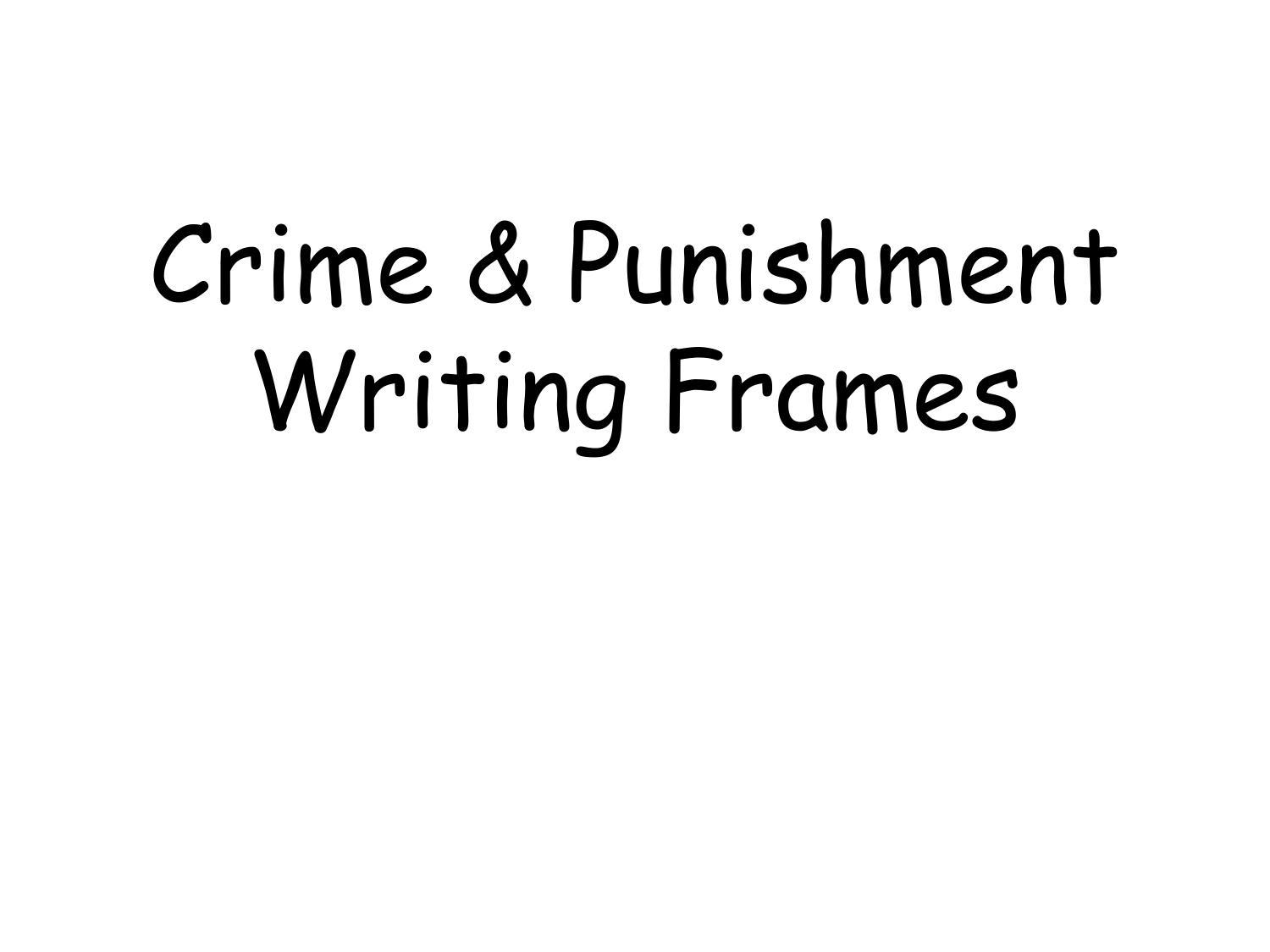## Question 1 – 4 marks How to answer the comparing sources question:

A similarity between two of the sources is Source  $\_\_$ and Source \_\_\_ both show \_(**explain the similarity**)\_\_\_\_\_\_\_

 $\bullet$ 

Evidence for this is Source \_\_ says/shows \_\_\_\_\_\_\_\_\_\_ and Source \_\_ says/shows \_\_\_\_\_\_\_\_\_\_\_.

A difference between two of the sources is Source and Source \_\_\_ both show \_(**explain the difference**)\_\_\_\_\_\_

 $\bullet$ 

Evidence for this is Source <u>says/shows</u> and Source \_\_ says/shows\_\_\_\_\_\_\_\_\_\_\_\_.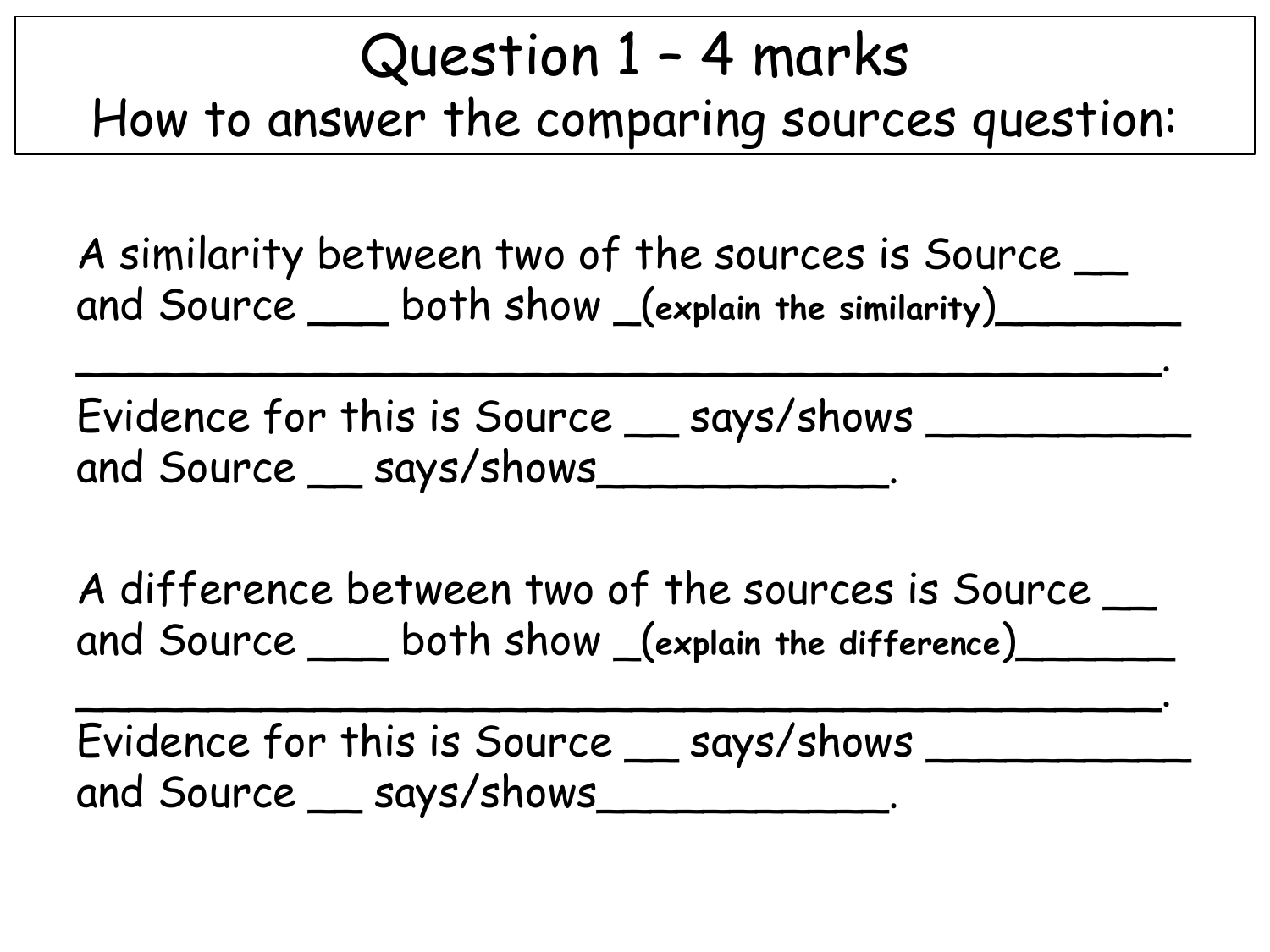# Question 2 – 6 marks How to answer a "reliable" question:

Source D is reliable to a certain extent because it discusses \_\_\_**detail what the source**  discusses \_\_\_\_\_\_\_\_\_\_\_\_\_\_\_\_\_\_\_\_\_which is accurate because I know from my own knowledge

\_\_\_\_\_\_\_\_\_\_\_\_\_\_\_\_\_\_\_\_\_\_\_.

 $\overline{\phantom{a}}$  , we can also the contract of the contract of  $\overline{\phantom{a}}$  .

**CONNECTIVE** Source D **is/is not** a truly accurate reliable because it was created in \_\_\_\_\_\_ which means \_\_\_(**explain why could/could not be accurate based on the year it was created)**\_. Source D **is/is not** reliable because it was created by\_\_\_\_\_\_ which means \_\_\_(**explain why could/could not be accurate based on the person it comes from)** \_\_\_\_\_\_\_\_\_. Source C **is/is not** reliable because it is a \_\_\_\_\_\_\_\_\_\_\_ which means \_\_\_(**explain why could/could not be accurate based on the type of source it is)**\_\_\_\_\_\_\_\_\_\_\_\_\_\_\_\_.

Source E is reliable to a certain extent because it discusses \_\_\_**detail what the source discusses** \_\_\_\_\_\_\_\_\_\_\_\_\_\_\_\_ which is accurate because I know from my own knowledge

**CONNECTIVE** Source E **is/is not** a truly accurate reliable because it was created in \_\_\_\_\_\_ which means \_\_\_(**explain why could/could not be accurate based on the year it was created)**\_. Source E **is/is not** reliable because it was created by\_\_\_\_\_\_ which means \_\_\_(**explain why could/could not be accurate based on the person it comes from)** \_\_\_\_\_\_\_\_\_. Source E **is/is not** reliable because it is a \_\_\_\_\_\_\_\_\_\_\_ which means \_\_\_(**explain why could/could not be accurate based on the type of source it is)**\_\_\_\_\_\_\_\_\_\_\_\_\_\_\_\_.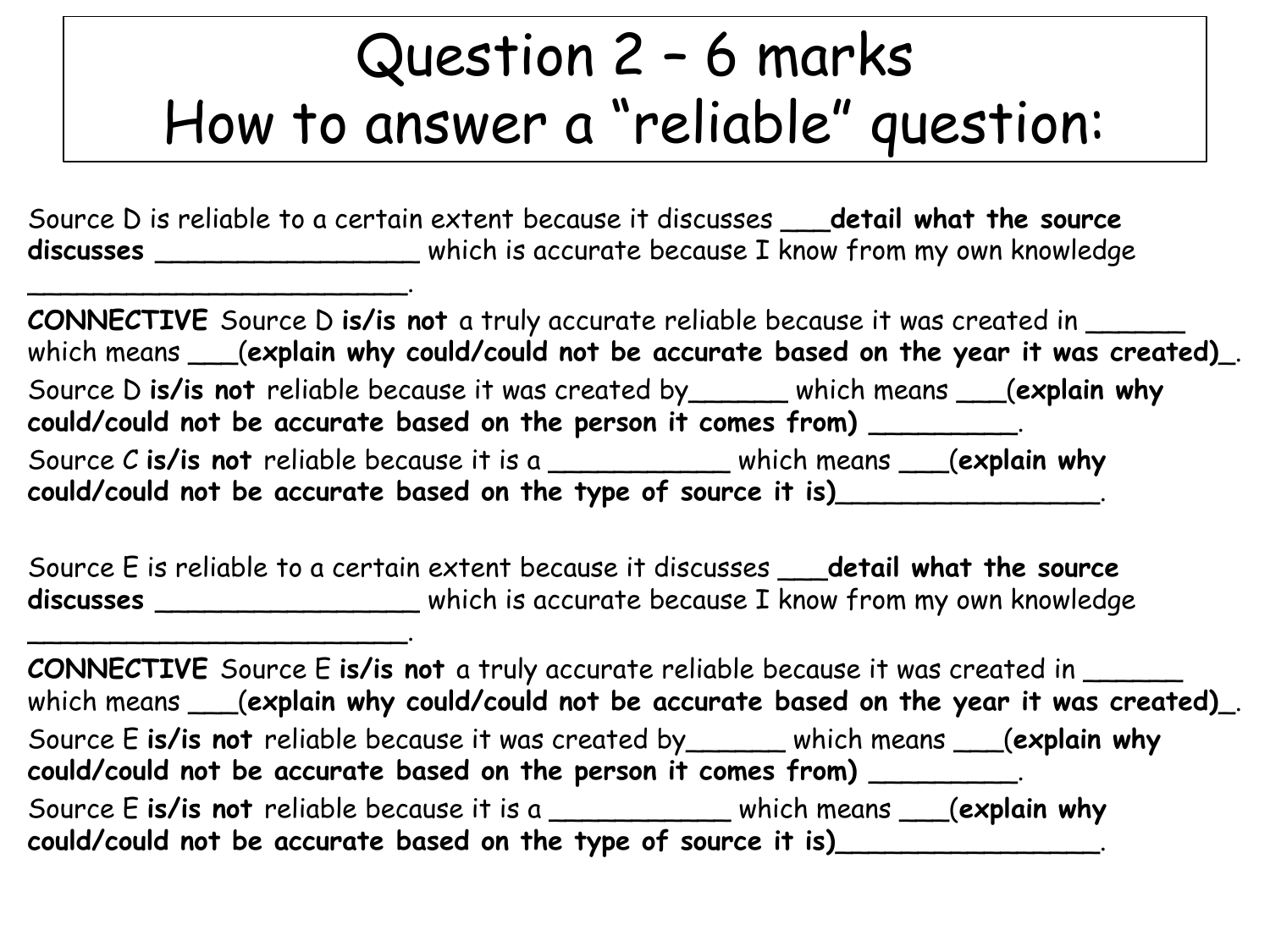# Question 3 – 5 marks How to answer a "describe" question:

 $\sim$  . The set of the set of the set of the set of the set of the set of the set of the set of the set of the set of the set of the set

\_\_\_\_\_\_\_\_\_\_\_\_\_\_\_\_\_\_\_\_\_\_\_\_\_\_\_\_\_\_\_\_\_\_\_\_\_\_\_\_\_\_\_\_\_\_\_\_\_\_\_\_\_\_\_\_

 $\sim$  . The set of the set of the set of the set of the set of the set of the set of the set of the set of the set of the set of the set

 $\sim$  . The set of the set of the set of the set of the set of the set of the set of the set of the set of the set of the set of the set

**Intro**: \_\_\_\_\_\_\_\_\_\_\_\_\_(give some background info)\_\_\_\_\_\_\_\_\_\_\_\_\_\_\_\_\_\_\_\_\_\_\_\_\_\_\_\_\_\_\_\_

**Main:** (give 1st key feature/piece of info, include facts/figures)

Connective\_(give 2nd key feature/piece of info, include facts/figures)\_\_\_

Connective\_(give 3rd key feature/piece of info, include facts/figures)\_\_\_

**Conclusion:** The consequences of these key features were \_\_\_(answer the question)\_\_\_\_\_\_\_\_\_\_\_\_\_\_\_\_\_\_\_\_\_\_\_\_\_\_\_\_\_\_\_\_\_\_\_\_\_\_\_\_\_\_\_\_\_\_\_\_\_

\_\_\_\_\_\_\_\_\_\_\_\_\_\_\_\_\_\_\_\_\_\_\_\_\_\_\_\_\_\_\_\_\_\_\_\_\_\_\_\_\_\_\_\_\_\_\_\_\_\_\_\_\_\_\_\_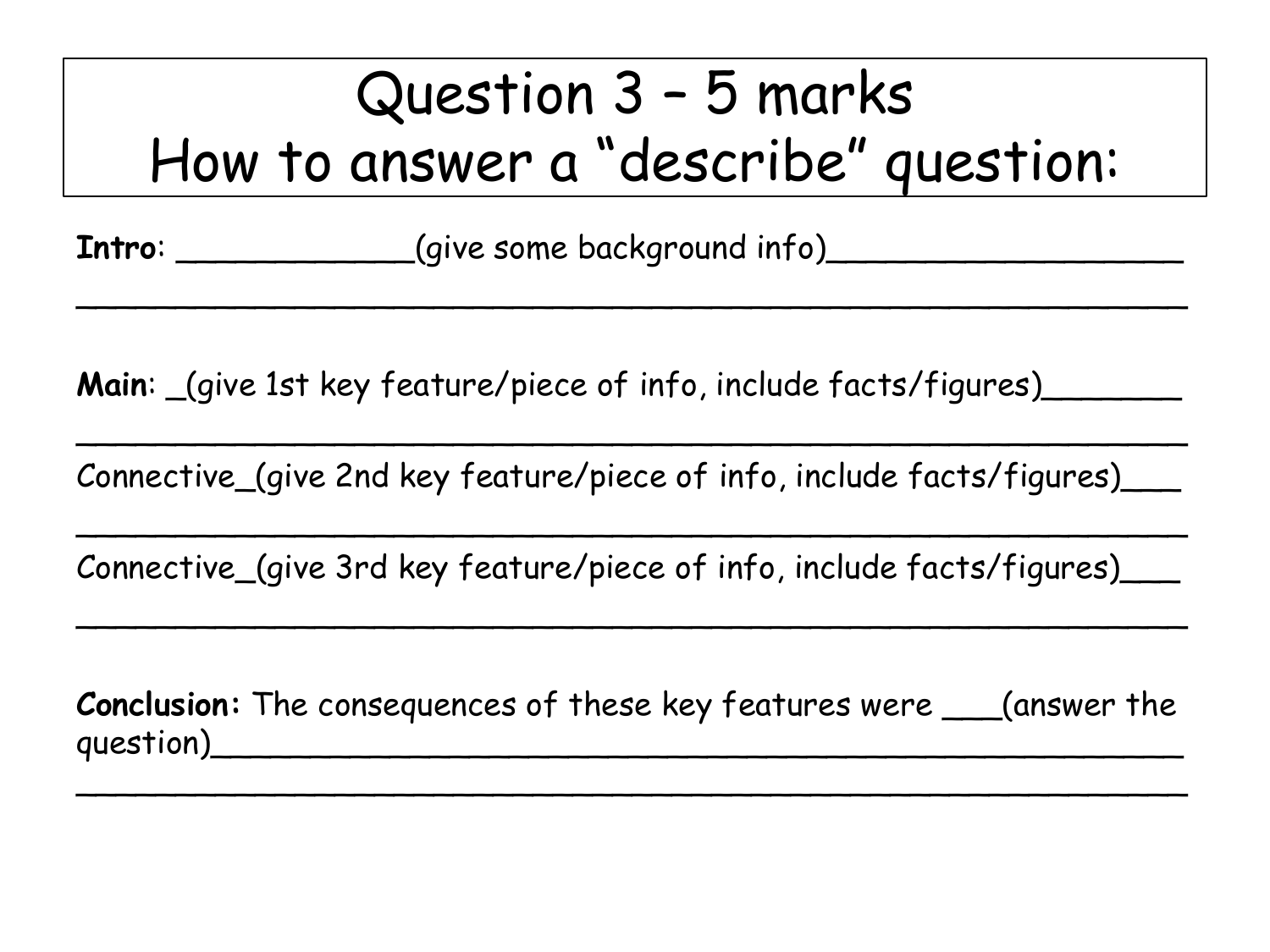# Question 4 – 9 marks How to answer an "explain why" question:

| The first reason why _(write topic here) was       |
|----------------------------------------------------|
| __(Explain your reason using facts/figures/detail) |

\_\_\_\_\_\_\_\_\_\_\_\_\_\_\_\_\_\_\_\_\_\_\_\_\_\_\_\_\_\_\_\_\_\_\_\_\_\_\_\_\_\_\_\_\_\_\_\_\_\_\_\_\_\_\_\_

 $\sim$  . The set of the set of the set of the set of the set of the set of the set of the set of the set of the set of the set of the set

\_\_\_\_\_\_\_\_\_\_\_\_\_\_\_\_\_\_\_\_\_\_\_\_\_\_\_\_\_\_\_\_\_\_\_\_\_\_\_\_\_\_\_\_\_\_\_\_\_\_\_\_\_\_\_\_

The second reason why \_(write topic here) was \_\_\_\_\_\_\_\_\_\_\_\_\_\_\_\_\_\_\_\_\_\_\_\_\_\_\_\_\_\_\_\_\_\_ \_\_\_(Explain your reason using facts/figures/detail)\_\_\_\_\_\_\_\_\_\_\_\_\_\_\_\_\_ \_\_\_\_\_\_\_\_\_\_\_\_\_\_\_\_\_\_\_\_\_\_\_\_\_\_\_\_\_\_\_\_\_\_\_\_\_\_\_\_\_\_\_\_\_\_\_\_\_\_\_\_\_\_\_\_

 $\sim$  . The set of the set of the set of the set of the set of the set of the set of the set of the set of the set of the set of the set

 $\sim$  . The set of the set of the set of the set of the set of the set of the set of the set of the set of the set of the set of the set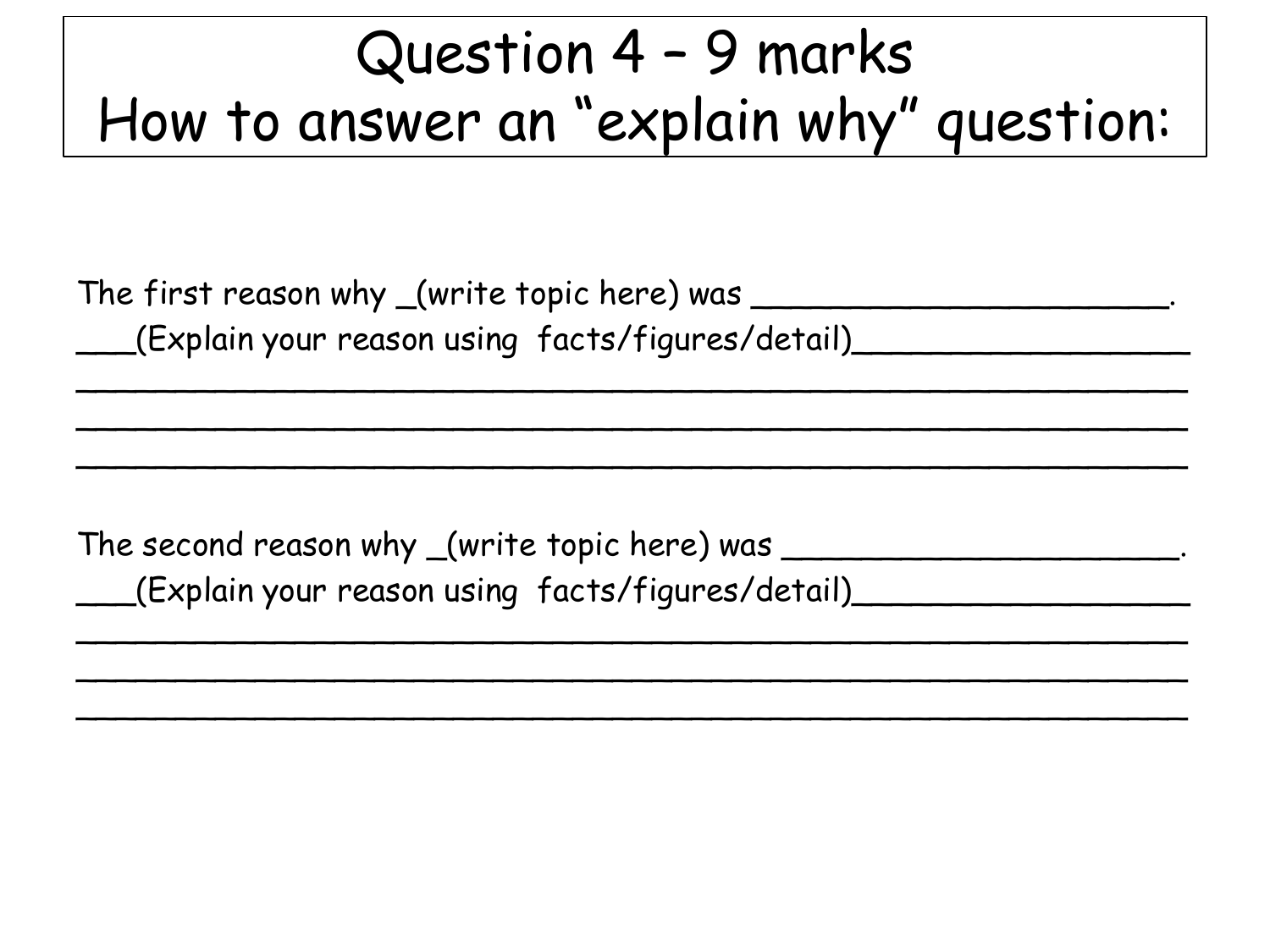### Question 5 – 16 marks + 4 SPaG How to answer an "outline" question:

#### **Intro**:

In my opinion there are many reasons for\_\_(write the focus of the question)\_\_\_. One of the reasons for this was \_(write the reason given in the question)\_\_\_\_\_\_\_. However, there are also other reasons including  $\lfloor$  (give two more reasons)\_\_\_\_\_

#### **Main**:

The first reason for \_\_(write the focus of the question)\_ was \_(write the reason given in the question)\_. This was a reason because \_\_\_(explain your reason in detail using facts/figures)\_\_\_\_\_\_\_\_\_\_\_\_\_\_\_\_\_\_\_

\_\_\_\_\_\_\_\_\_\_\_\_\_\_\_\_\_\_\_\_\_\_\_\_\_\_\_\_\_\_\_\_\_\_\_\_\_\_\_\_\_\_\_\_\_\_\_\_\_\_\_\_\_\_\_\_\_\_\_\_\_\_\_\_\_\_\_\_\_\_\_\_\_\_\_\_\_\_\_ \_\_\_\_\_\_\_\_\_\_\_\_\_\_\_\_\_\_\_\_\_\_\_\_\_\_\_\_\_\_\_\_\_\_\_\_\_\_\_\_\_\_\_\_\_\_\_\_\_\_\_\_\_\_\_\_\_\_\_\_\_\_\_\_\_\_\_\_\_\_\_\_\_\_\_\_\_\_\_ \_\_\_\_\_\_\_\_\_\_\_\_\_\_\_\_\_\_\_\_\_\_\_\_\_\_\_\_\_\_\_\_\_\_\_\_\_\_\_\_\_\_\_\_\_\_\_\_\_\_\_\_\_\_\_\_\_\_\_\_\_\_\_\_\_\_\_\_\_\_\_\_\_\_\_\_\_\_\_

The second reason for \_(write the focus of the question)\_ was \_(write the reason given in the question)\_. This was a reason because \_\_\_(explain your reason in detail using facts/figures)\_\_\_\_\_\_\_\_\_\_\_\_\_\_\_\_\_\_\_\_

\_\_\_\_\_\_\_\_\_\_\_\_\_\_\_\_\_\_\_\_\_\_\_\_\_\_\_\_\_\_\_\_\_\_\_\_\_\_\_\_\_\_\_\_\_\_\_\_\_\_\_\_\_\_\_\_\_\_\_\_\_\_\_\_\_\_\_\_\_\_\_\_\_\_\_\_\_\_\_ \_\_\_\_\_\_\_\_\_\_\_\_\_\_\_\_\_\_\_\_\_\_\_\_\_\_\_\_\_\_\_\_\_\_\_\_\_\_\_\_\_\_\_\_\_\_\_\_\_\_\_\_\_\_\_\_\_\_\_\_\_\_\_\_\_\_\_\_\_\_\_\_\_\_\_\_\_\_\_ \_\_\_\_\_\_\_\_\_\_\_\_\_\_\_\_\_\_\_\_\_\_\_\_\_\_\_\_\_\_\_\_\_\_\_\_\_\_\_\_\_\_\_\_\_\_\_\_\_\_\_\_\_\_\_\_\_\_\_\_\_\_\_\_\_\_\_\_\_\_\_\_\_\_\_\_\_\_\_

The third reason for \_\_(write the focus of the question)\_ was \_(write the reason given in the question)\_. This was a reason because \_\_\_(explain your reason in detail using facts/figures)\_\_\_\_\_\_\_\_\_\_\_\_\_\_\_\_\_\_\_

\_\_\_\_\_\_\_\_\_\_\_\_\_\_\_\_\_\_\_\_\_\_\_\_\_\_\_\_\_\_\_\_\_\_\_\_\_\_\_\_\_\_\_\_\_\_\_\_\_\_\_\_\_\_\_\_\_\_\_\_\_\_\_\_\_\_\_\_\_\_\_\_\_\_\_\_\_\_\_ \_\_\_\_\_\_\_\_\_\_\_\_\_\_\_\_\_\_\_\_\_\_\_\_\_\_\_\_\_\_\_\_\_\_\_\_\_\_\_\_\_\_\_\_\_\_\_\_\_\_\_\_\_\_\_\_\_\_\_\_\_\_\_\_\_\_\_\_\_\_\_\_\_\_\_\_\_\_\_ \_\_\_\_\_\_\_\_\_\_\_\_\_\_\_\_\_\_\_\_\_\_\_\_\_\_\_\_\_\_\_\_\_\_\_\_\_\_\_\_\_\_\_\_\_\_\_\_\_\_\_\_\_\_\_\_\_\_\_\_\_\_\_\_\_\_\_\_\_\_\_\_\_\_\_\_\_\_\_

#### **Conclusion:**

Overall, in my opinion there are many reasons for \_\_(write the focus of the question)\_\_\_\_. One of the reasons for this was \_(write the reason given in the question)\_\_\_\_\_\_. However, there are also other reasons including \_\_\_(give two more reasons)\_\_\_\_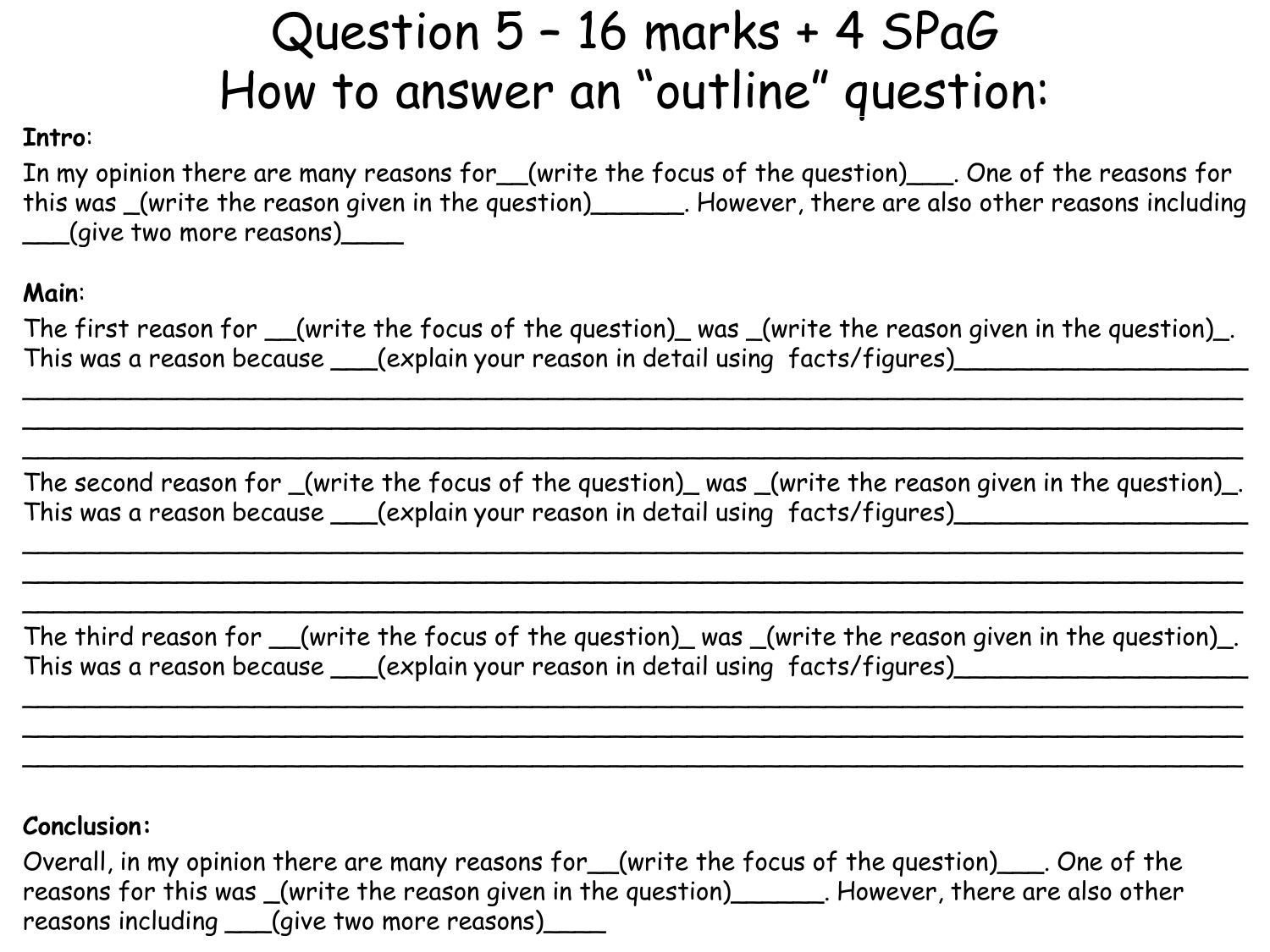## Question 6a – 8 marks How to answer a "describe two features" question:

The first main feature of \_(**write the focus of the question here**) was \_\_\_\_\_\_\_\_\_\_\_\_\_\_\_\_\_\_\_\_\_\_\_\_\_\_\_\_\_\_\_\_\_\_\_\_\_\_\_\_\_.

\_\_\_\_\_\_\_\_\_\_\_\_\_\_\_\_\_\_\_\_\_\_\_\_\_\_\_\_\_\_\_\_\_\_\_\_\_\_\_\_\_\_\_\_\_

 $\sim$  . The indicated parameter is defined as a set of the indicated parameter  $\sim$  . The indicated parameter  $\sim$ 

 $\mathcal{L}_\mathcal{L}$ 

\_\_\_\_\_\_\_\_\_\_\_\_\_\_\_\_\_\_\_\_\_\_\_\_\_\_\_\_\_\_\_\_\_\_\_\_\_\_\_\_\_\_\_\_\_

This involved \_\_\_(**give detailed information using facts/figures**)\_\_\_\_

The first main feature of \_(**write the focus of the question here**)  $was$   $\overline{\phantom{a}}$ 

\_\_\_\_\_\_\_\_\_\_\_\_\_\_\_\_\_\_\_\_\_\_\_\_\_\_\_\_\_\_\_\_\_\_\_\_\_\_\_\_\_\_\_\_\_

\_\_\_\_\_\_\_\_\_\_\_\_\_\_\_\_\_\_\_\_\_\_\_\_\_\_\_\_\_\_\_\_\_\_\_\_\_\_\_\_\_\_\_\_\_

\_\_\_\_\_\_\_\_\_\_\_\_\_\_\_\_\_\_\_\_\_\_\_\_\_\_\_\_\_\_\_\_\_\_\_\_\_\_\_\_\_\_\_\_\_

\_\_\_\_\_\_\_\_\_\_\_\_\_\_\_\_\_\_\_\_\_\_\_\_\_\_\_\_\_\_\_\_\_\_\_\_\_\_\_\_\_\_\_\_\_

This involved \_\_\_(**give detailed information using facts/figures**)\_\_\_\_